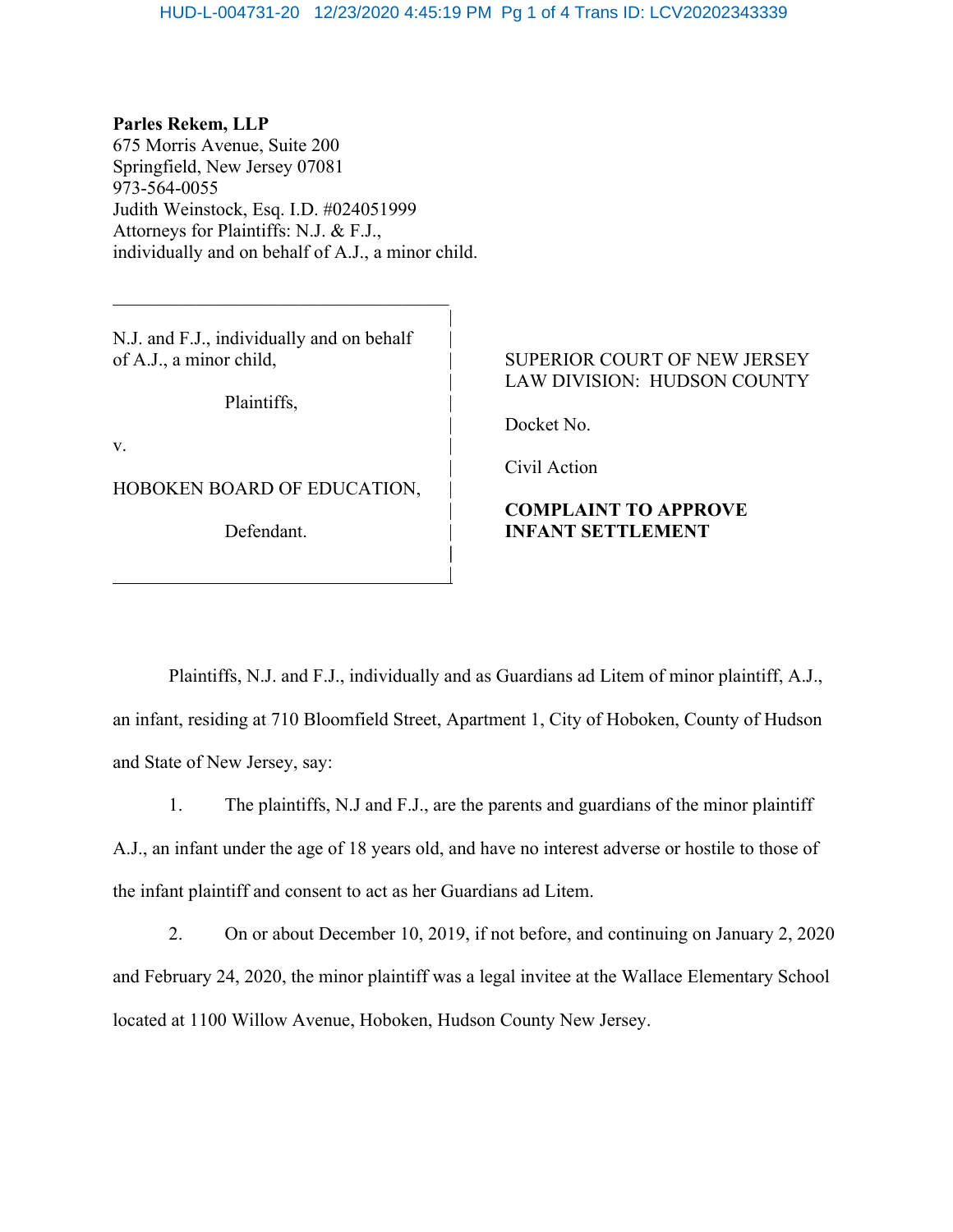## HUD-L-004731-20 12/23/2020 4:45:19 PM Pg 2 of 4 Trans ID: LCV20202343339

3. During the aforementioned times and place, the minor plaintiff who is autistic was subjected to the unlawful and improper use of physical restraints by several employees of the defendant Hoboken Board of Education.

4. During the aforementioned times and place, defendant Hoboken Board of Education failed to provide a free appropriate education and discriminated against the minor plaintiff based on her disability.

5. These failures include, but are not limited to: unlawful and improper use of physical restraints; failure to implement less restrictive alternatives; failure to provide a proper Behavioral Intervention Plan and/or Functional Behavior Analysis; failure to provide for properly trained staff and aides; and failure to take proper data and provide appropriate monitoring and supervision.

6. The minor plaintiff was subjected to discrimination and chronic, unabated harm and abuse resulting in psychological and emotional injury and other residuals due to the defendant's pattern and practice of physically restraining her.

7. Due to the negligence, gross negligence, reckless conduct, and deliberate indifference to the psychological condition of the minor plaintiff, the defendant Hoboken Board of Education created an environment that was unstable and harmful to the minor plaintiff, causing the minor plaintiff increased agitation, behavioral regression, school avoidance and emotional and psychological trauma.

7. The defendant Hoboken Board of Education has agreed to settle the claims of the Plaintiffs for the present value in the sum of \$25,000.

8. This action is brought pursuant to Rule 4:44-1 for this Court's approval of the aforesaid settlement.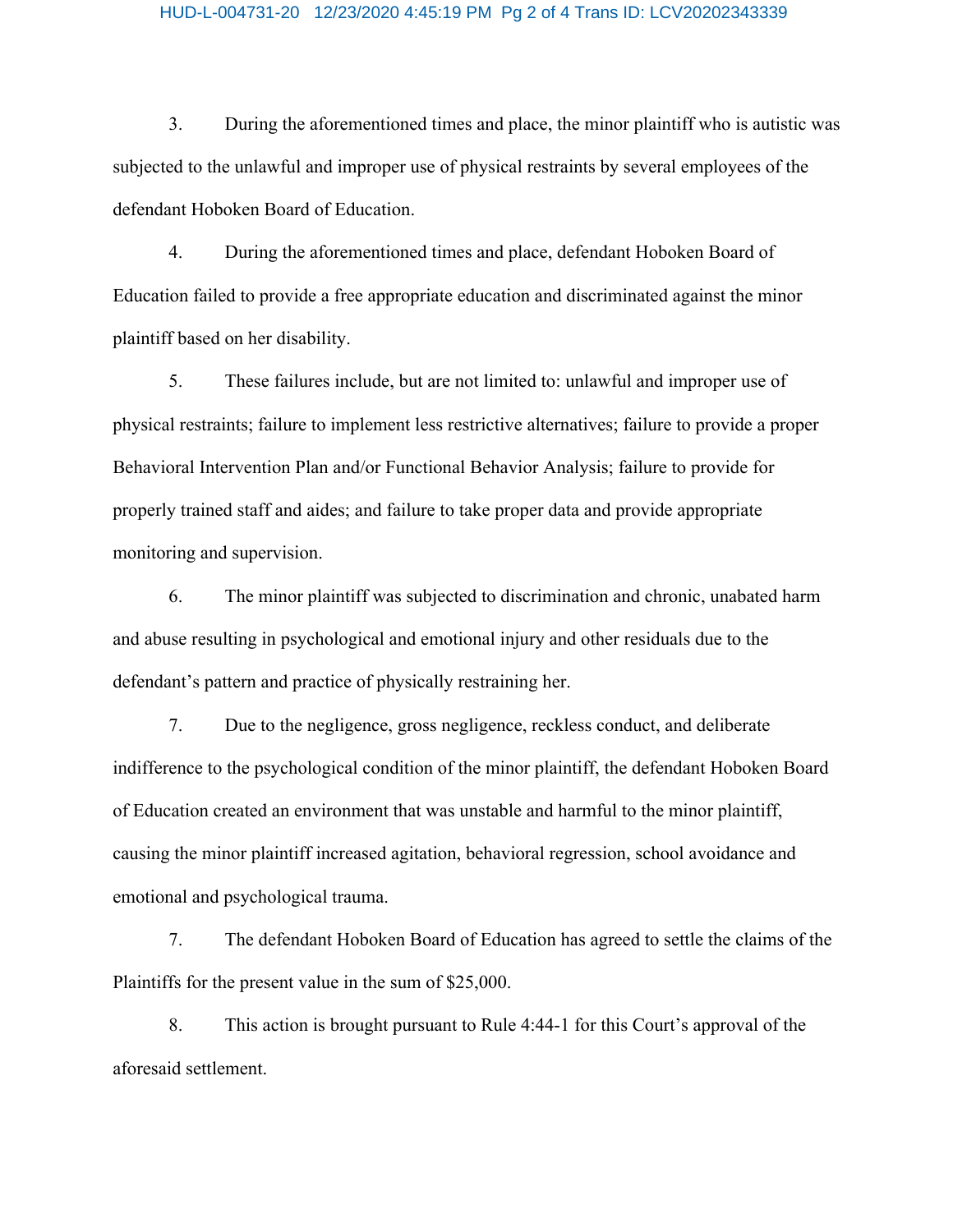HUD-L-004731-20 12/23/2020 4:45:19 PM Pg 3 of 4 Trans ID: LCV20202343339

WHEREFORE, the minor plaintiff, A.J., demands judgment against the defendant in the amount of \$25,000.

Judith Wensteck

Attorney for Plaintiffs

Dated: 12/23/20